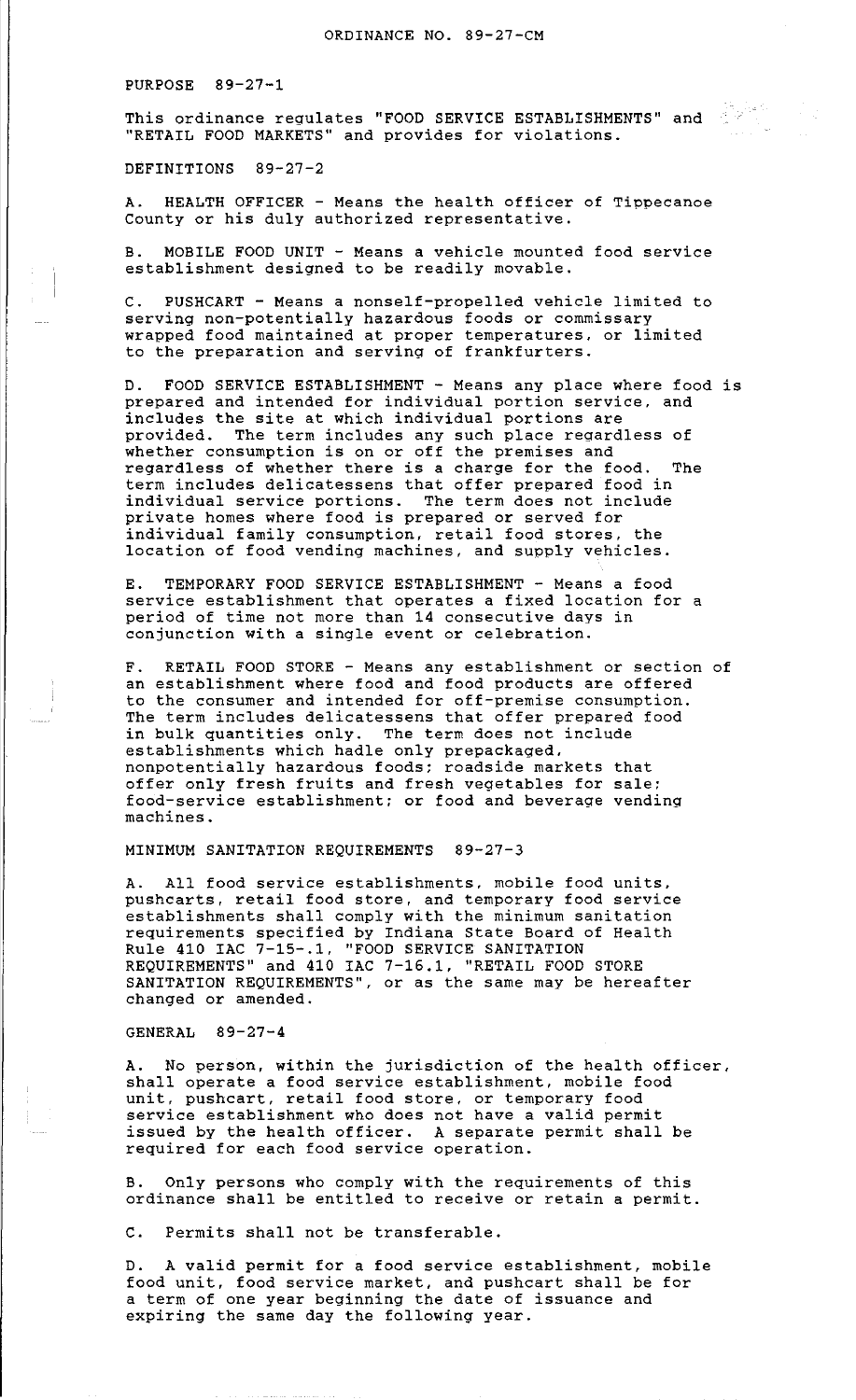E. The permit for a temporary food service establishment, shall be for the term of continuous operation and shall not exceed 14 consecutive days.

F. A valid permit shall be posted in a conspicuous place within the facility and be visible to the public.

ISSUANCE OF PERMITS 89-27-5

' '

A. Any person desiring to operate a food service establishment, mobile food unit, pushcart, or temporary food service establishment, shall make a written application for a permit on forms provided by the health officer.

B. Such application shall include the name and address of each applicant, the location of the proposed facility, the owner of the facility, the signature of each applicant, and such other pertinent information as may be required by the health officer.

C. Prior to approval of an application for a permit, the health officer shall inspect the proposed facility to determine compliance with requirements of this ordinance.

The health officer shall issue a permit to the applicant if his/her inspection reveals that the proposed facility complied with the requirements of this ordinance and upon payment of the permit fee as stipulated in Section 89-27-6 of this ordinance.

PERMIT FEES 89-27-6

A. A permit fee of fifty dollars (\$50.00) shall be paid to the health officer for each mobile food unit.

A permit fee of twenty five dollars (\$25.00) shall be paid to the health officer for each pushcart.

C. A permit fee of one dollar (\$1.00) for each day of operation, not to exceed fourteen dollars (\$14.00), shall be paid to the health officer for each temporary food service establishment.

D. The provisions of this ordinance shall apply to all food service establishments, mobile food units, pushcarts, retail food store. and temporary food service establishments operated by fraternal organizations, escasiismments operaced sy fracernar organizacions, Provided, however, that no permit fee shall be paid by religious, educational or service organizations.

SUSPENSION OF PERMIT 89-27-7

A. The health officer may suspend any permit to operate a food service operation if the holder of the permit does not comply with the requirements of this ordinance, or if the operation of the food service facility otherwise constitutes a substantial health hazard. Suspension is effective upon service of the notice required by section 89-27-7 (B) of this ordinance.

B. Whenever a permit is suspended, the holder of the permit of the person in charge shall be notified in writing that the permit is immediately suspended and that an opportunity for a hearing is filed with the health officer by the permit holder within ten (10) days. If no written by the permit horder within ten (10) days. If no written<br>request for a hearing is filed within ten (10) days, the suspension will remain in effect. However, the officer may upon his own actions end the suspension at any time if reasons for the suspension no longer exist.

REVOCATION OF PERMIT 89-27-8

A. The health officer may, after providing opportunity for a hearing, revoke a permit for serious or repeated violations of any of the requirements of this ordinance or for interference with the health officer in the performance of its duty.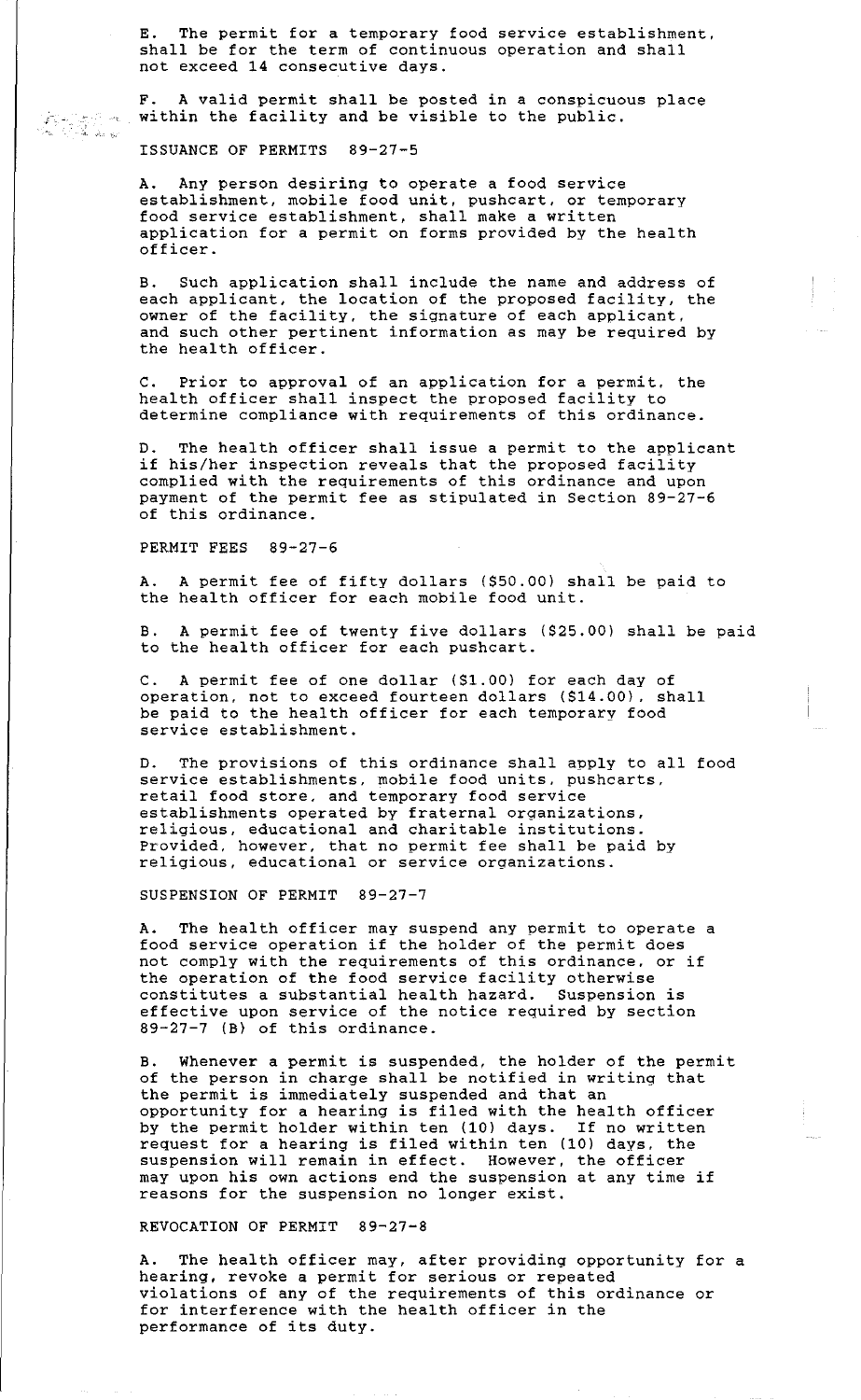B. Prior to revocation, the health officer shall notify, in writing, the holder of the permit or the person in charge, of the specific reason(s} for which the permit is to be revoked and that the permit shall be revoked at the end of ten (10) days following service of such notice unless a written request for a hearing is filed with the health officer by the holder of the permit within such ten (10) day period. If no request for a hearing is filed within ten (10) days, the revocation of the permit becomes final.

SERVICE OF NOTICE 89-27-9

A. A notice provided for in this ordinance is properly served when it is delivered to the permit holder or the person in charge, or when it is sent by registered or certified mail to the last known address of the permit holder. A copy of the notice shall be filed in the record of the health officer.

## HEARINGS 89-27-10

A. The hearings provided for in this ordinance shall be conducted by the Tippecanoe County Board of Health at a time and place designated by it. Any oral testimony given at a hearing shall be reported verbatim, and the presiding officer shall make provisions for sufficient copies of the transcript. The health officer shall make a final finding based upon the complete hearing record and shall sustain, modify or rescind any notice or order considered in the hearing. A written report of the hearing decision shall be furnished to the permit holder by the health officer.

APPLICATION AFTER PERMIT REVOCATION 89-27-11

A. Whenever a revocation of a permit has become final, the holder of the revoked permit may make written application for a new permit.

SALE, EXAMINATION AND CONDEMNATION OF UNWHOLESOME. ADULTERATED OR MISBRANDED FOOD 89-27-12

A. It shall be unlawful for any person to sell through a food service establishment, mobile food unit, pushcart, retail food store, or temporary food service establishment any food which is unwholesome, adulterated or misbranded.

B. Food may be examined or sampled by the health officer as often as necessary for enforcement of this ordinance. The health officer may, upon written notice to the permit holder in charge, specifying the reason therefore, place a hold order on any food which it believes is in violation of this ordinance.

C. The health officer shall tag, label, or otherwise identify any food subject to the hold order. No food, subject to a hold order, shall be used, served, or moved from the food establishment. The health officer shall permit storage of the food under conditions specified in the hold order, unless storage is not possible without risk to the public health, in which case immediate destruction shall be ordered and accomplished by the permit holder.

D. The hold order shall state that a request for a hearing b. The hold order shall scate that a request for a hear.<br>may be filed within ten (10) days and that if no hearing is requested the food shall be destroyed. If a request for a hearing is received, the hearing shall be held within thirty (30) days after receipt of the request. On the basis of evidence produced at the hearing, the hold order may be vacated, or the permit holder or person in charge of the food may be directed by written order to denature or destroy such food or bring it into compliance with the provisions of this ordinance.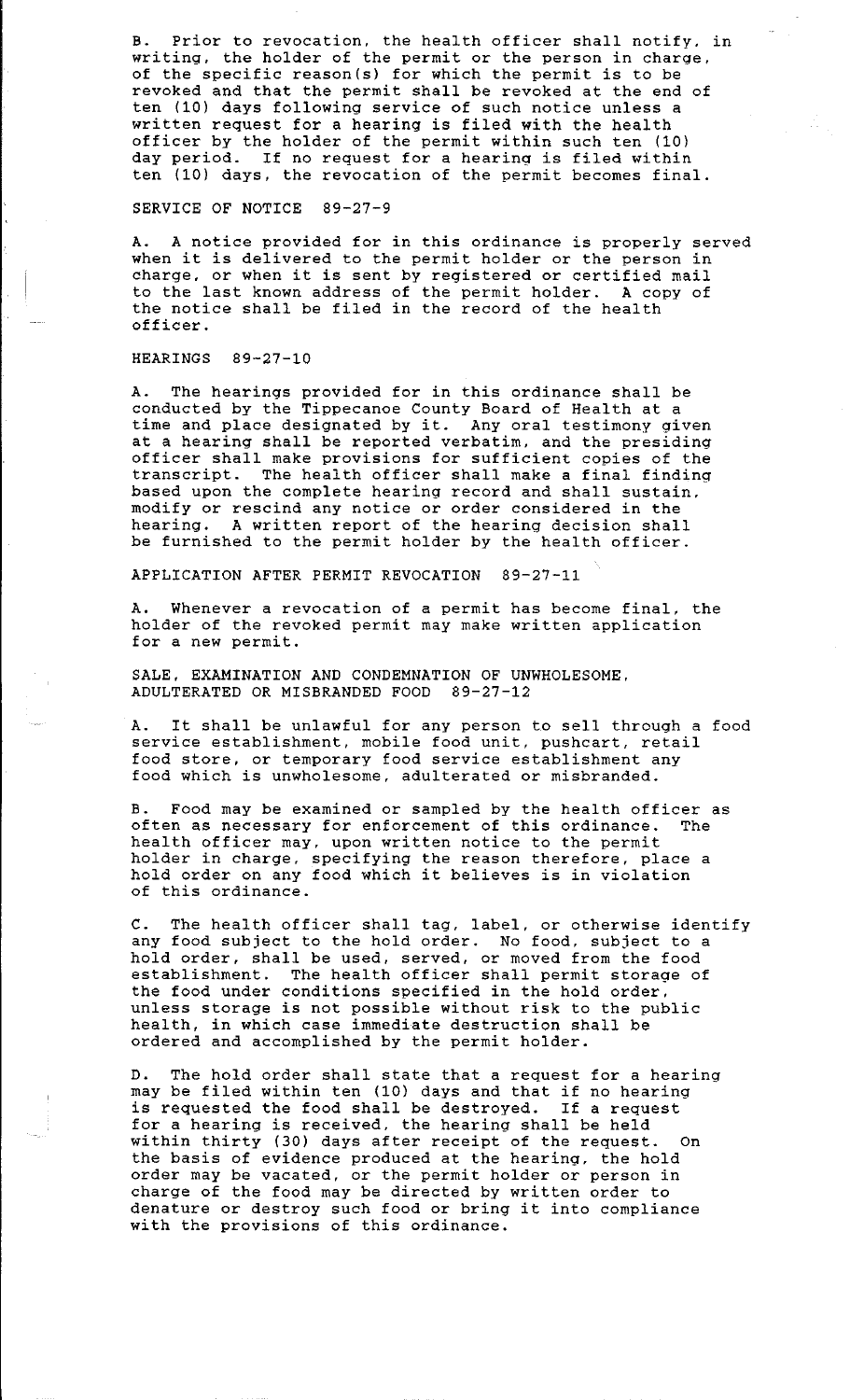## AUTHORITY TO INSPECT AND COPY RECORDS 89-27-13

A. The health officer or his agent, after presenting proper identification, shall be permitted to enter any food ·service operation at any reasonable time for the purpose "of making inspection to determine compliance with this ordinance. The health officer shall be permitted to examine the records of the establishment to obtain information pertaining to food and supplied purchased, received, or used.

INSPECTION FREQUENCY 89-27-14

A. Inspections of the food service establishment will be performed as often as necessary for the enforcement of this ordinance.

B. An inspection of a mobile food unit, pushcart, retail food store, or temporary food service establishment shall be performed as often as deemed necessary by the health officer for the enforcement of this ordinance.

REPORT OF INSPECTION 89-27-15

A. Whenever an inspection of a food service operation is made, the findings shall be recorded on an inspection report form approved by the health officer. The inspection report form shall summarize the inspectional remarks and shall state the corrections to be made.

B. A copy of the completed inspection report form shall be furnished to the person in charge of the establishment at the conclusion of the inspection.

CORRECTION OF VIOLATIONS 89-27-16

A. The completed inspection report form shall specify a reasonable period of time for the correction of the violations found, and correction of the violations shall be accomplished within the period specified.

B. If an imminent health hazard exists, as determined by the health officer, the establishment shall immediately cease food service operations. Operations shall not resume until authorized by the health officer.

C. In the case of mobile food units, pushcart. and temporary food service establishments, all violations shall be corrected within 24 hours. If violations are not corrected within 24 hours, the establishment shall immediately cease food service operations until authorized by the health officer.

D. The inspection report shall state that failure to comply with any time limits for corrections may result in suspension of the permit as set out in section 89-27-7.

E. Whenever a food service establishment is required under the provisions of section 89-27-16 to cease operations, it shall not resume operations until it is shown on reinspection that conditions responsible for the order to cease operations no longer exist.

REVIEW OF PLANS 89-27-17

A. Whenever a food service establishment is constructed or extensively remodeled and whenever an existing structure is converted to use as a food service establishment, properly prepared plans and specifications for such construction, remodeling or conversion shall be submitted to the Tippecanoe County health Department before co and inppedance county neared begun.

B. Plans and specifications shall indicate the layout, arrangement, mechanical plans, and construction materials of work areas, and the type and model of proposed fixed or work areas, and the type